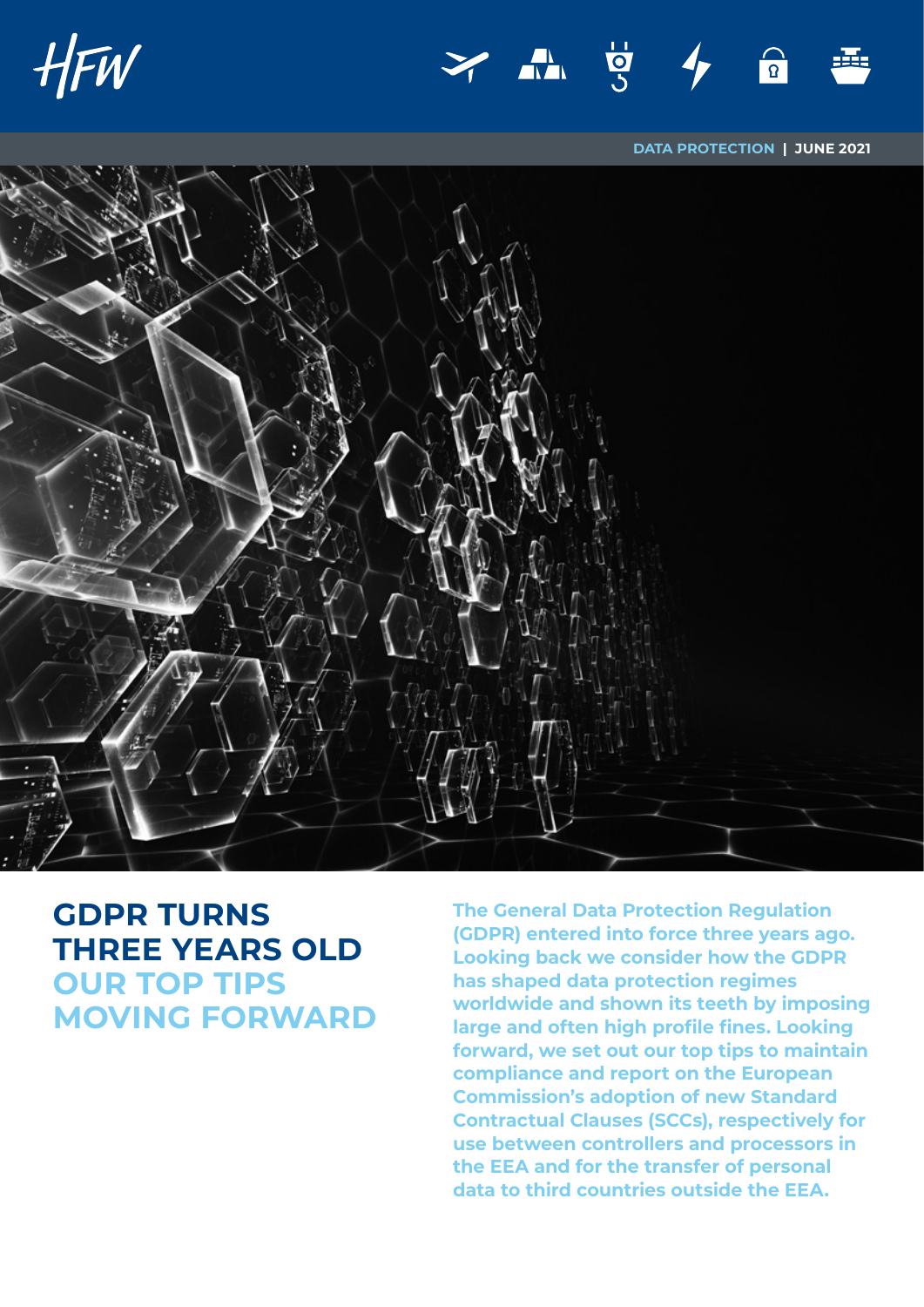The GDPR came into force on 25 May 2018, establishing a new data protection regime in the EEA, which soon proved its global impact. Since then, we have seen companies adapt to the Regulation when collecting and/or processing personal data through conducting risk assessments by undertaking data audits and carefully drafting privacy notices and other policies, for example on data retention and data security. On the other hand, we have also seen large fines and a number of high profile data breaches. Looking ahead, the new SCCs for transfer of personal data to third countries outside the EEA include significant obligations for data importers, especially importers acting as controllers. For transfers of personal data to third countries from the EEA, the new SCCs (or an alternative safeguard), but not the existing SCCs, should be used for new transfer agreements after 27 September 2021; SCCs currently in effect must be replaced by the new SCCs by 27 December 2022. In this briefing we look back on the last three years, analyse the GDPR's impact and offer some top tips for companies moving forward.

#### **The GDPR at a glance**

- **•** Applies to both data 'controllers' and data 'processors', where the 'controller' decides how personal data will be processed and the 'processor' processes personal data on behalf of the 'controller'.
- **•** Has extraterritorial effect and applies to transfers of personal data outside the EEA/UK.
- **•** Applies to all companies and organisations that process personal data where:
	- the company or organisation is established in the EEA/UK;
	- the processing relates to offering goods or to services to data subjects in the EEA/UK; or
	- the processing relates to the monitoring of data subjects' behaviour within the EEA/UK.
- **•** Imposes tight time limits for reporting data breaches to authorities and data subjects, if applicable.
- **•** Gives data subjects rights, such as access to personal data and a right to be forgotten.
- **•** 'Personal data' is widely defined as "any information relating to an identified or identifiable natural person" (or 'data subject'). This includes information such as names, passwords and biometric data.
- **•** 'Data subject' is the natural person whose personal data is being processed.
- **•** 'Processing' includes collection, storage, retrieval, alteration, dissemination and destruction of data.
- **•** Processing of personal data is only lawful if one of six grounds apply, with three of the most commonly used grounds being consent; performance of a contract with the data subject; and the legitimate interests of the controller.
- **•** Additional grounds apply to processing special category data (which includes information like ethnic origin, political opinions, religious beliefs, biometric data and health data).
- **•** Following Brexit, the UK data protection regime closely mirrors the EU GDPR through the UK GDPR (being the retained EU GDPR) and the Data Protection Act 2018.

#### **GDPR in practice: Lawful grounds**

Article 6 of the GDPR sets out the grounds under which data processing is lawful. Establishing a lawful ground is key to ensuring compliance with the GDPR and it is telling that a majority of the fines imposed have been for not establishing a sufficient legal basis for the relevant data processing. Although consent is a potential lawful ground, this can become problematic if records of consents received are not kept and updated. Furthermore, as consent can be withdrawn at any time, relying on it as a sole lawful ground can be tenuous. Over the last three years we have on the other hand seen 'legitimate interests' used widely in privacy notices as a lawful ground for data processing. Although initially

envisaged to be used as a 'last resort', its wide definition has made it a useful tool for companies in maintaining compliance with the GDPR.

In practice, we can therefore expect the 'legitimate interests' ground to continue to be frequently used, but it is important to remember that the controller's or third party's legitimate interests must always be balanced against the rights and interests of the data subject. Therefore, it is recommended that a written legitimate interests assessment is conducted so as to demonstrate that this balancing test has been satisfied, consistent with the GDPR's principles of transparency and accountability.

#### **Heavy fines**

Infringements of certain GDPR provisions, for example the requirement that there is a lawful basis for processing personal data, can lead to fines of up to EUR20 million (£17.5 million in UK) or 4% of global annual turnover (whichever is higher). Fines over the GDPR's first three years total approximately EUR280 million, with the highest individual fine to date being the French authorities' EUR50 million fine against Google in January 2019. Other high profile fines include fines by the UK Information Commissioner's Office (ICO) against British Airways (GBP20 million) and Marriott International (GBP18.4 million). By imposing fines, regulators have shown that the GDPR has teeth.

Among the industry sectors with the largest amount and number of fines are Media/Telecoms, Transport & Energy and Insurance. It remains to be seen whether higher individual fines will be imposed (which will of course depend in part on the relevant company's annual turnover) and what industry sectors will be affected in the future.

# **Global impact**

The last few years have seen the passing of data protection and privacy laws worldwide. For example, in the UAE the financial free zones of the Dubai International Financial Centre and the Abu Dhabi Global Market have updated their data protection laws<sup>1</sup> and have reflected many of the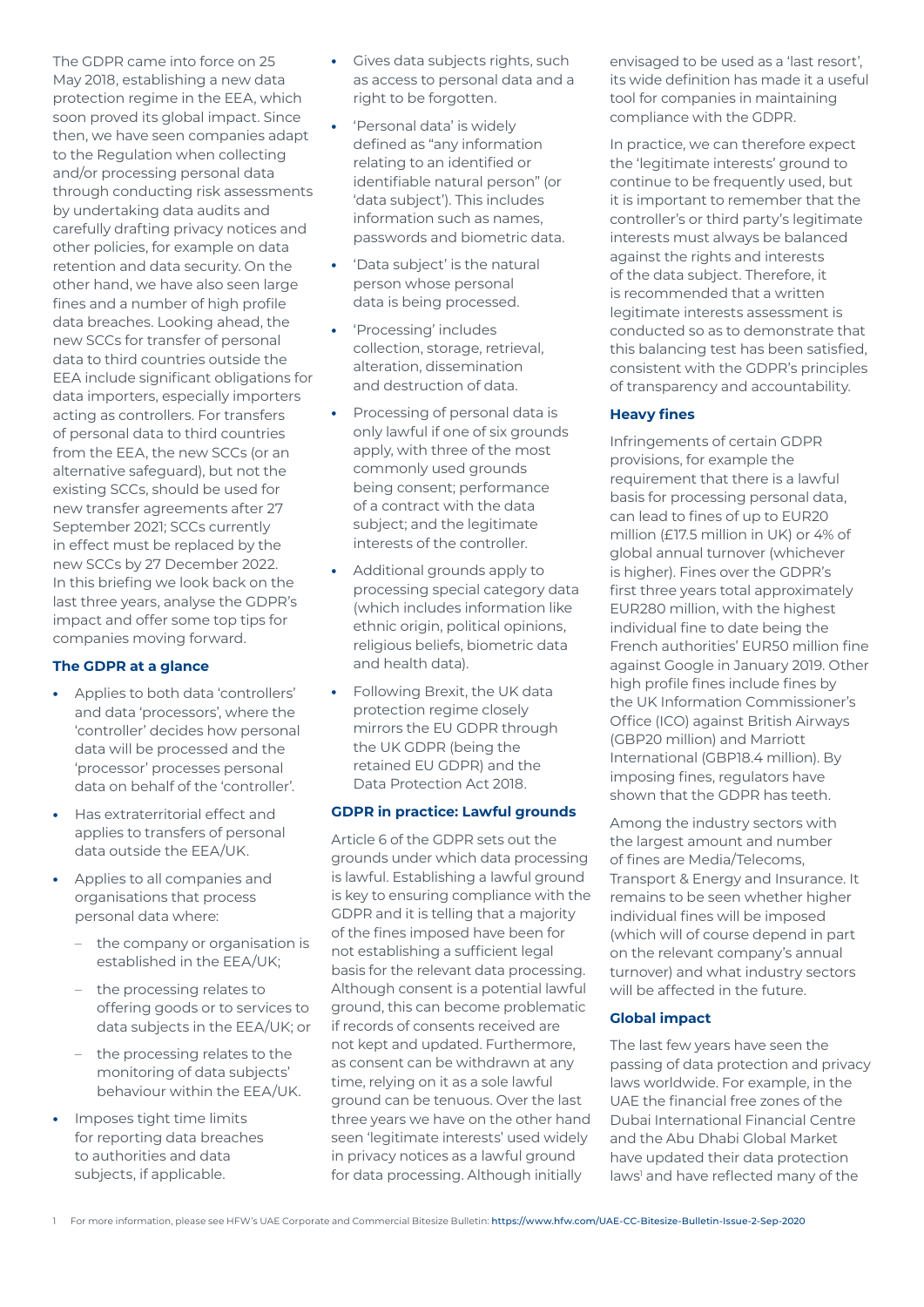

principles of the GDPR and the state of California, USA has passed a new data protection law. Companies will increasingly need to consider what data protection regimes beyond the GDPR apply to the personal data they collect and process.

Linked to the GDPR's global impact are also the European Commission's adequacy decisions that determine whether a non-EEA country has an adequate level of data protection to allow data transfers to it from the EEA without a safeguard.<sup>2</sup> The European Commission is yet to publish its adequacy decision on the UK, with EU-UK transfers of personal data continuing unrestricted until at least 1 July 2021 (transfers of personal data from the UK to the EEA are unrestricted at least for a transition).

#### **Standard Contractual Clauses**

On 4 June 2021 the European Commission adopted and published two sets of new SCCs, one for use between controllers and processors in the EEA and the other for the transfer of personal data to third countries outside the EEA.<sup>3</sup> They reflect new requirements under the GDPR and take into account recent case law. The SCCs for transfers to third countries can be used for the following transfers: controller-tocontroller; controller-to-processor; processor-to-controller; and processor-to-processor.

The Decisions adopting the new SCCs will enter into force on 27 June 2021. Previous Decisions adopting SCCs for international transfers will be repealed on 27 September 2021. Contracts incorporating SCCs for international transfers made under the previous EU data protection legislation will remain valid until 27 December 2022, provided processing operations remain unchanged and are subject to appropriate safeguards.

Given the limited transition periods, businesses should act quickly to analyse their current compliance with the new SCCs, their data transfers and their related contractual obligations. They may need to update compliance policies and templates and conclude new SCCs for current and future transfers.

The new SCCs for transfers of personal data outside the EEA include obligations on controller importers to give notices to data subjects and to notify personal data breaches to EU authorities. The parties must warrant that they have no reason to believe that the laws and processes in the importing country prevent the importer from fulfilling

its obligations under the new SCCs. They, and parties to existing SCCs, should conduct and document risk-based assessments of the laws in the importing countries. These assessments should be revised following any changes to the relevant legal framework and made available for review by supervisory authorities on request.

There are situations where additional supplementary measures will need to be implemented to ensure that data subjects are given a level of protection which is equivalent to that within the EU.

The UK Information Commissioner's Office is preparing bespoke SCCs under the UK GDPR and plans to consult on them shortly.

### **Conclusion**

Three years on, we see that the GDPR is still in its infancy with all relevant parties, be they processors, data subjects or regulators, still finding their feet. Many countries outside the EEA have developed or are developing their own data protection regimes and data subjects are becoming more aware of their data processing rights. Companies should therefore remain alert and follow our top tips to avoid the risk of facing hefty fines and/or reputational damage.

3 The European Commission's new SCCs are available at [ec.europa.eu/commission/presscorner/detail/en/ip\\_21\\_2847](http://ec.europa.eu/commission/presscorner/detail/en/ip_21_2847)

<sup>2</sup> For a full list of countries that the European Commission has to date determined provide adequate data protection, see [https://ec.europa.eu/info/law/law-topic/data](https://ec.europa.eu/info/law/law-topic/data-protection/international-dimension-data-protection/adequacy-decisions_en)[protection/international-dimension-data-protection/adequacy-decisions\\_en](https://ec.europa.eu/info/law/law-topic/data-protection/international-dimension-data-protection/adequacy-decisions_en)